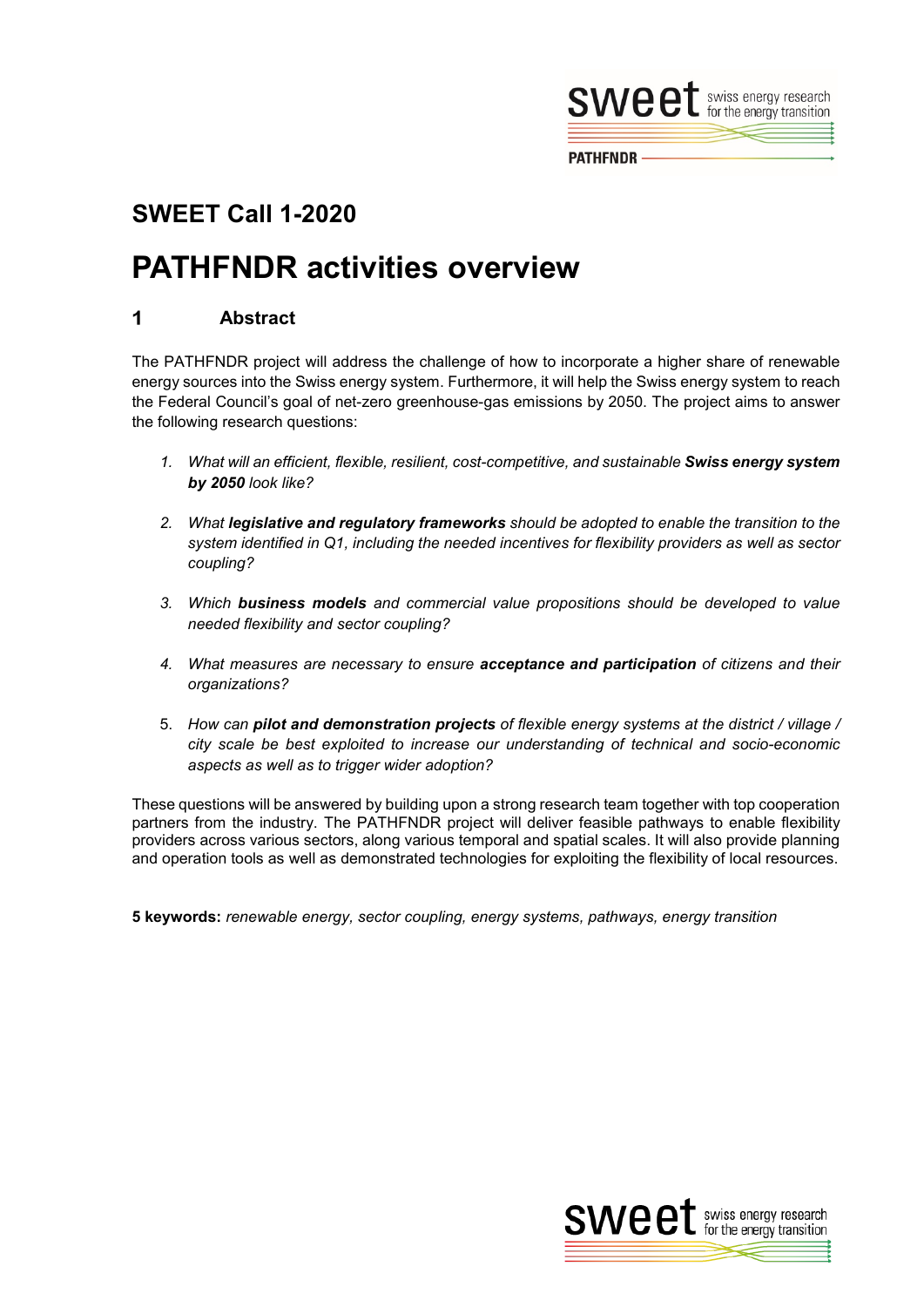#### $\mathbf{z}$ **Work packages**

#### **2.1 WP1:** *Pathways on a national and international scale* **(start: M1, duration: 60 months)**

WP 1 will develop consistent pathways for the development of an efficient, flexible, resilient, costcompetitive, and sustainable Swiss energy system, with consideration of a broad range of flexibility and sector-coupling strategies. It will quantify scenarios and objectives Europe-wide at the national scale, as well as provide detailed Swiss pathways on the cantonal and municipal scales. It will also deliver methodological advancements for the multi-scale modelling necessary for the research and for implementation in the pilot and demonstration projects.

#### **2.2 WP2:** *Pathways on a district / village / city scale* **(start: M1, duration: 60 months)**

WP2 will identify the value of the various resources at local site and distribution network level, as well as the specific role that they can play, as part of determining/finding an optimal pathway to a renewable flexible energy system. The potential of those resources will be identified, while methods and tools will be developed, enabling the holistic utilization of the distributed and abundant flexibility, stemming from all energy carriers. Optimal infrastructure expansion and operational strategies for Swiss local energy utilities and site operators will be proposed.

#### **2.3 WP3:** *Technology and model development* **(start: M1, duration: 48 months)**

In line with the pathways being identified in WPs 1, 2, and 3 will develop technology models based on new equipment and evaluate to a high extent on Research and Demonstration platforms. The developments will be added to persistent databases and model libraries and broadly made available. Selected new technologies will be further developed at the partner organizations regarding fundamental research and in collaboration with industry partners.

#### **2.4 WP4:** *P&D – Establishing a DSO flexibility market and piloting site-level flexibility optimization* **(start: M22, duration: 48 months)**

WP4 will use a grey-field approach to demonstrate how flexible resources from multiple sectors (e.g., electricity, mobility, heat, hydrogen) can be coupled and how these flexibility potentials can be offered to the distributed system operators (DSO) and be coordinated by a flexibility market. This will be achieved by setting up a DSO-level flexibility market, and by extending multi-energy systems optimization methodologies to optimize investments in and operational deployment of flexibility resources for a given site.

#### **2.5 WP5:** *P&D – Implementations of flexibility utilization along the pathways to sustainable district multi-energy systems* **(start: M25, duration: 48 months)**

WP5 will define and conduct a P&D project that will implement the pathways determined in WPs 1-3, 6, and 7 in appropriate environments and check whether these findings withstand real-life scrutiny, i.e., whether the pathways are indeed feasible. This check is crucial since the pathways determined in WPs 1-3, 6, and 7 are based on modeling and citizen panels.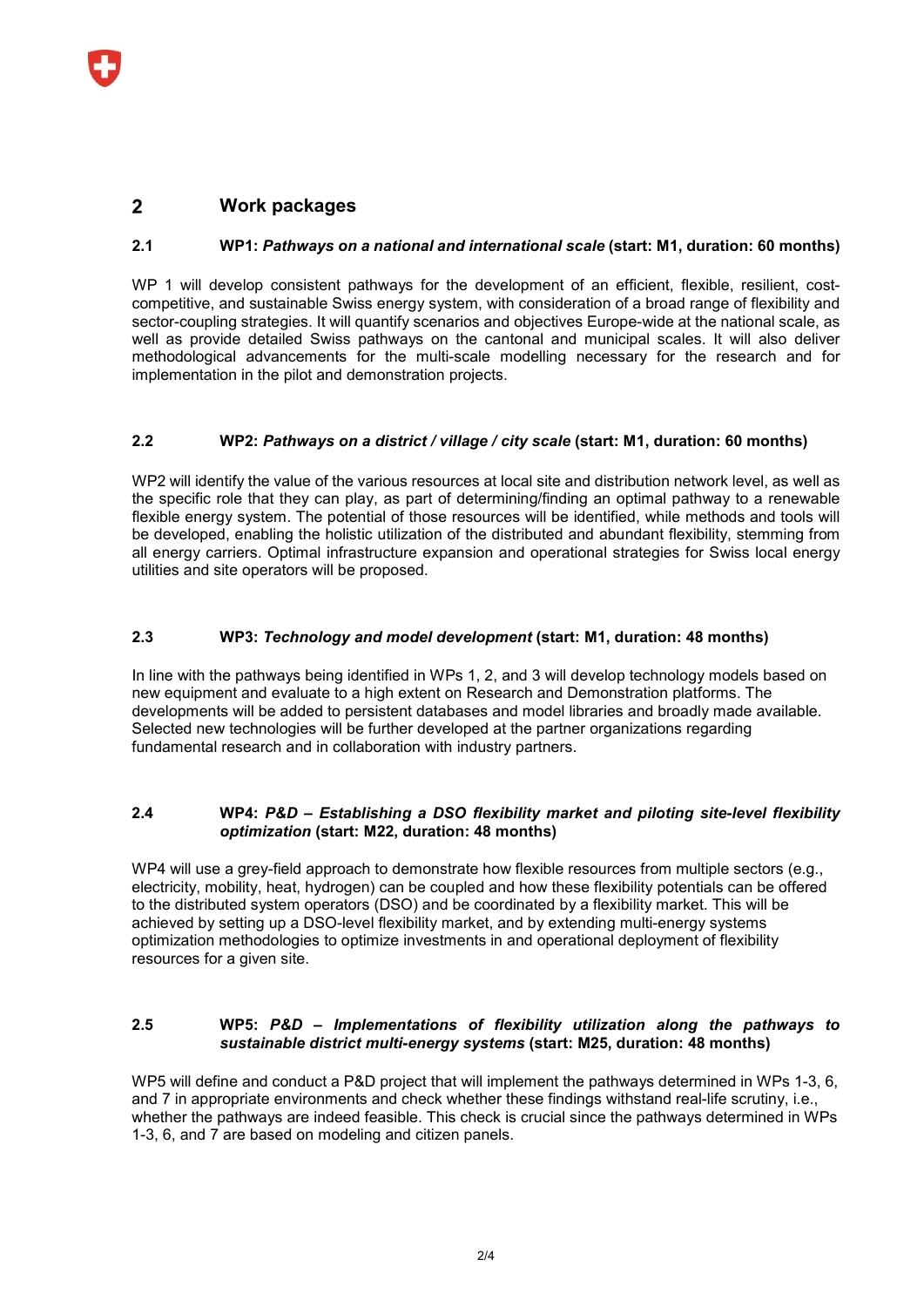### **2.6 WP6:** *Business opportunities and innovation strategies* **(start: M1, duration: 60 months)**

WP6 will focus on organizations (e.g., utilities, technology providers, intermediaries) tackling the energy transition. It will analyze innovation challenges and strategies at three levels: the cross-sector level, the value chain level, and the firm level. Through close the collaboration with firm representatives and industry experts, this WP will analyze business strategies and industry databases (e.g., BNEF, patent data), and apply quantitative techno-economic models.

### **2.7 WP7:** *Policies for sector coupling and enhanced flexibility* **(start: M13, duration: 48 months)**

WP7 will evaluate alternative policies and transition policy mixes to address the needs of sector coupling and flexibility. It starts with a case-based analysis of policies already implemented in frontrunner jurisdictions, to identify key strengths and weaknesses of alternative instruments. It then develops alternative sets of policies to compare for their political, economic, and social effects. Furthermore, it will conduct citizen panels to evaluate the technology and policy choices and provide the information needed to rank them according to their public desirability.

## **2.8 WP8:** *Management and coordination* **(start: M1, duration: 72 months)**

WP8 includes the whole project management, including coordination, management, and monitoring of the consortium, ensuring the efficient achievement of its tasks, milestones, and deliverables. An essential part of this WP is also to develop the consortium's data management plan and monitor its implementation.

### **2.9 WP9:** *Knowledge and technology transfer* **(start: M1, duration: 72 months)**

WP9 will organize the PATHFNDR knowledge and technology transfer strategy. It will improve the KTT impact by building on the exchange between all consortia funded in the SWEET program, industry partners, national and international stakeholders. This broad exchange will improve the transfer of the insights and knowledge gained during this program and promote new development implementation.

## **2.10 WP10:** *Integration and synthesis* **(start: M1, duration: 72 months)**

The unique interdisciplinary nature of this consortiums requires special attention to the collaboration and the exchange of insights, results and data between the work packages. WP10 will promote the close collaboration with dedicated tasks and deliverables to ensure that the consortium will be able to generate meaningful and impactful synthesis over the entire WPs. In addition, the link between the research and development work packages and the pilot and demonstration packages will be ensured in this WP.